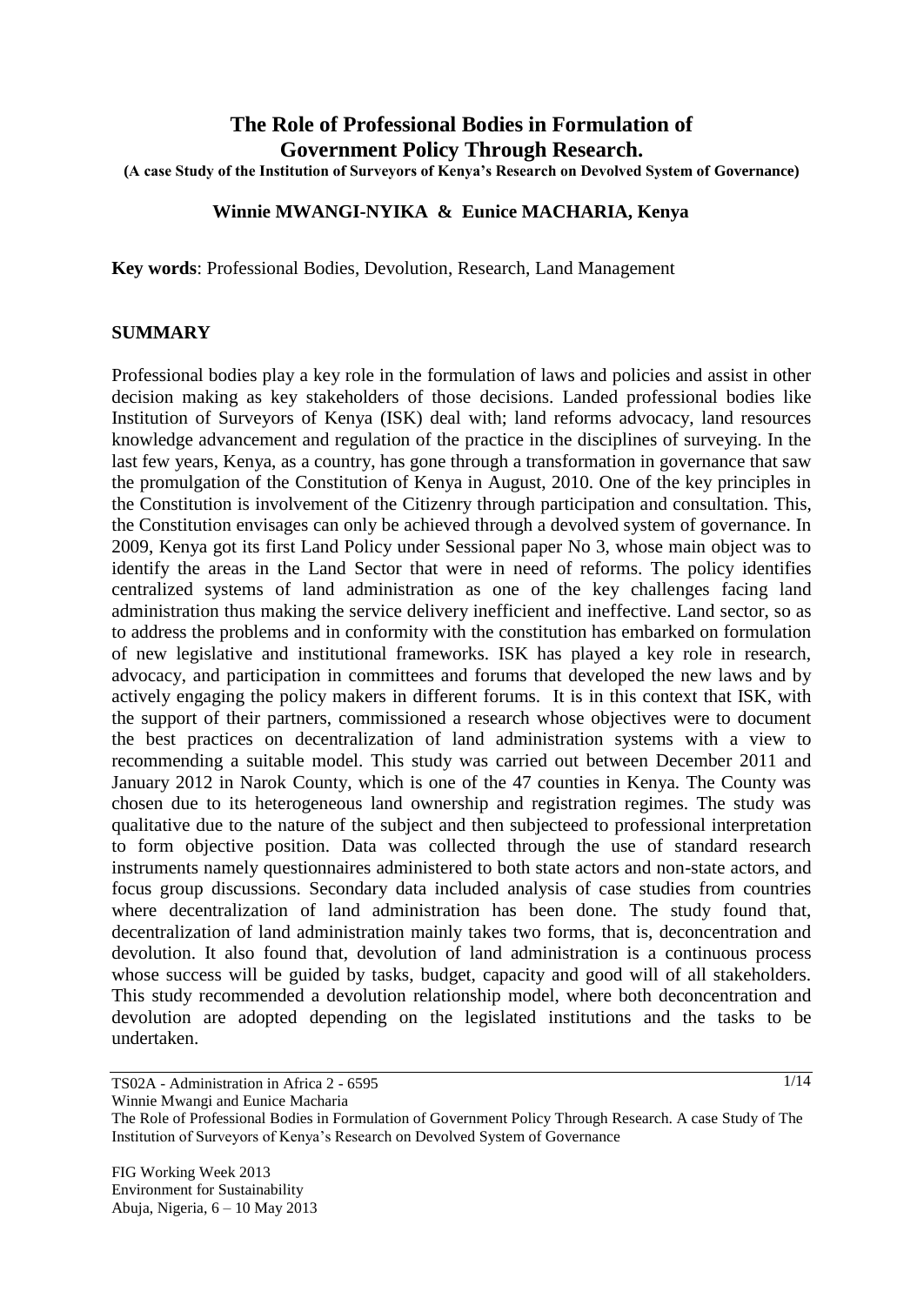# **The Role of Professional Bodies in Formulation of Government Policy Through Research.**

**(A case Study of the Institution of Surveyors of Kenya's Research on Devolved System of Governance)**

### **Winnie MWANGI-NYIKA & Eunice MACHARIA, Kenya**

### **1. INTRODUCTION**

People's capacity to construct a livelihood and overcome poverty in a country like Kenya, is greatly influenced by their *effective control* over productive resources such as land. This is so, because, as Borras and Franco (2007:2) correctly note, in many developing nations like Kenya, land is still a significant contributor to the income of the populace since a major portion of their income comes from ".[..].. farming or farming related activities, despite far reaching livelihood diversification processes that has occurred in different places over time." The centrality of land in people"s livelihoods in Kenya means that, land continues to enjoy the keen attention of the central and local governments (Benjaminsen and Lund, 2003:1). The governance systems and practices that have been used by the government for purposes of land management and administration can best be described as fused, personalized and highly centralized resulting in poor delivery of land administration services. To remedy this, and in line with the Constitution, a decentralized governance system has been proposed as the most suitable mode of governance through which improved land administration can be achieved and poverty reduction interventions implemented. Broadly understood "decentralization is any shift of responsibility to local government or other local institutions" (Bruce and Knox, 2009:1362), however, for purposes of this paper decentralization should be seen as a concept embodying devolution, deconcentration, delegation and delocalization. This paper focuses on decentralization of land administration services.

### **2. OBJECTIVES AND METHODOLOGY**

The objectives of the research were;

- a) To document the best practices on devolution systems and model on land administration globally
- b) To identify the issues within Narok County that would benefit from a devolved system of governance
- c) To recommend a model that integrates all players and categories of land within Narok County with possible replication

The study was primarily qualitative, implying ".[..].an emphasis on the qualities of entities and on processes and meanings that are not experimentally examined or measured (if measured at all) in terms of quantity, amount, intensity or frequency" (Lincoln and Denzin, 2000:9)*.* The methodology adopted here therefore "describes the nature of answers in terms of their verbal, written, word or other descriptive nature" Laws et. al (2003: 28), as it is hinged on the belief that rich descriptions of socially constructed nature is paramount,an important observation for a study concerned with land and land relations. This approach,

TS02A - Administration in Africa 2 - 6595

Winnie Mwangi and Eunice Macharia

The Role of Professional Bodies in Formulation of Government Policy Through Research. A case Study of The Institution of Surveyors of Kenya"s Research on Devolved System of Governance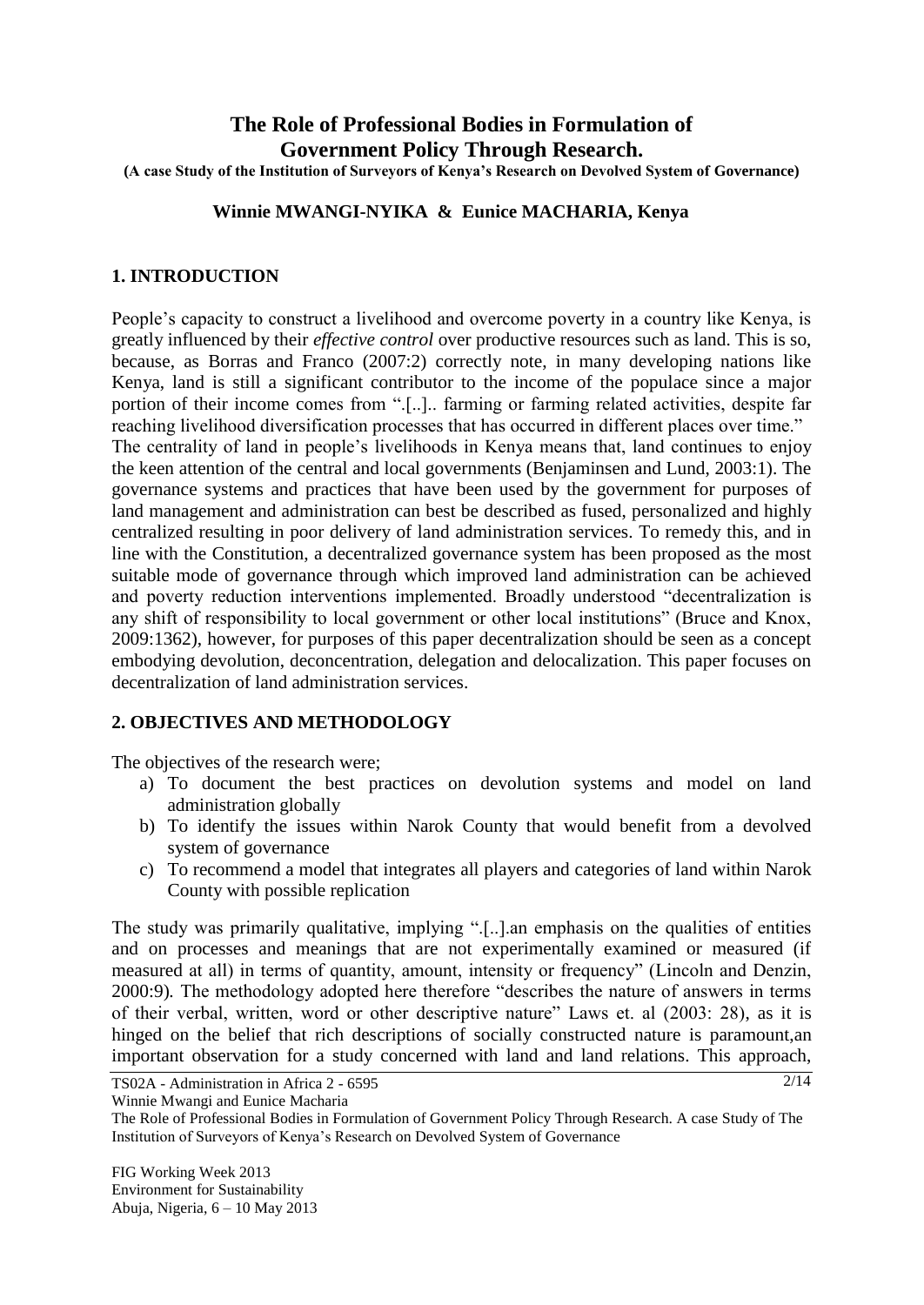"uses purposive sampling and semi-structured or interactive interviews to collect data – mainly, data relating to people"s judgements, attitudes, preferences, priorities and/or perceptions about a subject – and analyzes it through sociological or anthropological research techniques." (Gilbert 2005:141).

For purposes of this study, data was collected through the use of standard research instruments namely questionnaires administered to both state actors and non-state actors, and focus group discussions. The targeted state actors included District Commissioner, District: Land Adjudication Officers, Surveyor, Physical Planner, Registrar and their deputies. The targeted non- state actors included NGOs, CBOs, local politicians/opinion leaders, professional organizations and members of the public who seek land administration services from the various offices. A total of 40 questionnaires were administered to the above identified respondents with the response rate being 50%. It is important to mention that, the total number of respondents involved in this research depended a great deal on the available resources. To get a comprehensive and wide view of the pertinent issues of the current land management and administration system vis-à-vis the envisaged decentralized, the research team engaged the different respondents and other interested parties, in an open small public barazas i.e. focus group discussions. The discussions raised pertinent issues which the questionnaires did not really raise.

Secondary data collection involved searches on literature and policy documents on land reforms, land administration and decentralized systems of governance. This was accomplished through review of journals, scholarly works and other documented experiences on land in the aforementioned concepts. Legislations dealing with land administration were also be looked at.

# **3. UNDERSTANDING DEVOLUTION AS AN ELEMENT OF CENTRALIZATION**

As aptly introduced, the term decentralization is a multi-faceted generic concept that includes elements such as devolution, deconcentration, delegation and delocalization. As a result, any decentralization policy will most likely comprise dozes of each. Decentralization covers a number of concepts that include the following: **deconcentration** – the process of administrative decentralization whereby the central government designs a structure that enables its agents to work close to the local people in field units/ agencies of central government; **delegation** – the transfer of responsibilities from central government to semiautonomous bodies that are directly accountable to the central government; **devolution** – the process of transferring decision making and implementation powers, functions, responsibilities and resources to legally constituted local governments; **delocalization** – the spatial distribution of central government socio-economic development facilities and activities such as schools, hospitals etc in peripheral regions

Since its entrance in the policy agenda arena in the 1990s, decentralization has been a critical component of any governance reform strategy. The norm in these reforms has been the ".[..].transfer of management, responsibilities and powers from the central government to a variety of local institutions..[...]." (Ribot 2003:53). However, as Bruce and Knox (2009:1361)

Winnie Mwangi and Eunice Macharia

TS02A - Administration in Africa 2 - 6595

The Role of Professional Bodies in Formulation of Government Policy Through Research. A case Study of The Institution of Surveyors of Kenya"s Research on Devolved System of Governance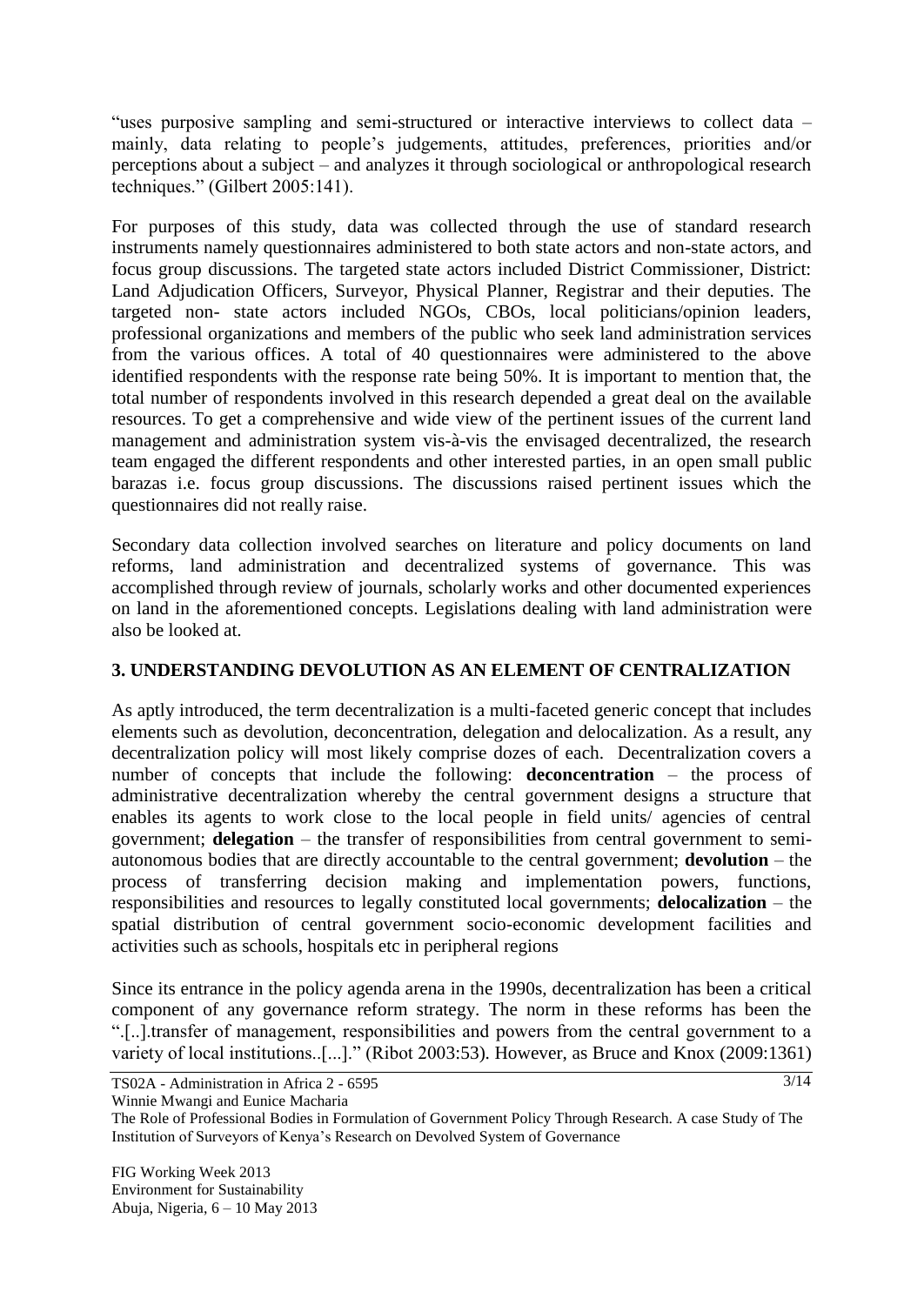argue "decentralization is not simply a matter of what powers will be devolved to local authorities, but of *actual legitimacy* and *power* of the various institutional actors at the local level." According to Kauzya (2007) a successful decentralization reform process should embody both vertical and horizontal decentralization where **Vertical decentralization** refers to transfer of power and authority from central to local government and **Horizontal decentralization** empowers the local communities and enables them to receive and utilize the powers that are transferred to them especially in problem analysis, priority setting, planning, and constantly demanding accountability from their local and national leadership or any governance actor at the local level. The Success of decentralization depends on whether the three dimensions of decentralization have been embraced. These three are; **Fiscal** which involves(i) allocation of expenditure responsibilities by central and local tiers of government (ii) assignment taxes by government tiers (iii) the design of a intergovernmental grants system (iv) the budgeting and monitoring of fiscal flows between different government tiers. **Institutional Decentralization** which is concerned with the critical institutional architecture

on which decentralization is built. This in essence refers to the administrative bodies, systems and mechanisms, both local and intergovernmental, which help to manage and support decentralization. As Smoke (2003:10) also notes it also includes ".[..].mechanisms that link formal government bodies to other key local actors" such as the traditional authorities, private sector and the civil society. **Political Decentralization** – this implies the need for an inclusive local political process. According to Kauzya (2007:4&6) it refers to both "*voice* and the *vote*, and essentially leads to an enhancement of the influence of local people on the decisions that concern them".

#### **4. DEVOLUTION AND LAND ADMINISTRATION**

Before proceeding onto the decentralization of authority over land administration and its various components this paper would first like to clearly and unambiguously set out what it means by land management and administration. Simply defined land management encompasses "..[..].all the activities associated with the management of land as a resource, from both an environmental and economic perspective, towards sustainable development" (Burns 2007:4). As a process it underpins "..[..].the distribution and management" of land which is one of society's key asset. The main aim of land management -especially its central land administration- is to ".[..].deliver efficient land markets and effective management of the use of land in support of economic, social and environmental sustainability" (Deininger and Enemark, 2010:xviii)<sup>i</sup>. Land Administration on the other hand, "Land administration is a basic tool that supports land management and operates within the framework established by land policy and the legal, social, and environmental background of a particular jurisdiction" (Deininger and Enemark 2010:xviii). Land administration may be defined as ".[..].the processes of determining, recording, and disseminating information about tenure, value and use of land when implementing land management policies." Land rights registration, surveying and mapping of boundaries extent make up the core land administration functions which are primarily the premise of the state/public sector.

A typical land administration system will be comprised of an information system that define rights and/or information, and spatial records that define the extent over which these rights

TS02A - Administration in Africa 2 - 6595

Winnie Mwangi and Eunice Macharia

The Role of Professional Bodies in Formulation of Government Policy Through Research. A case Study of The Institution of Surveyors of Kenya"s Research on Devolved System of Governance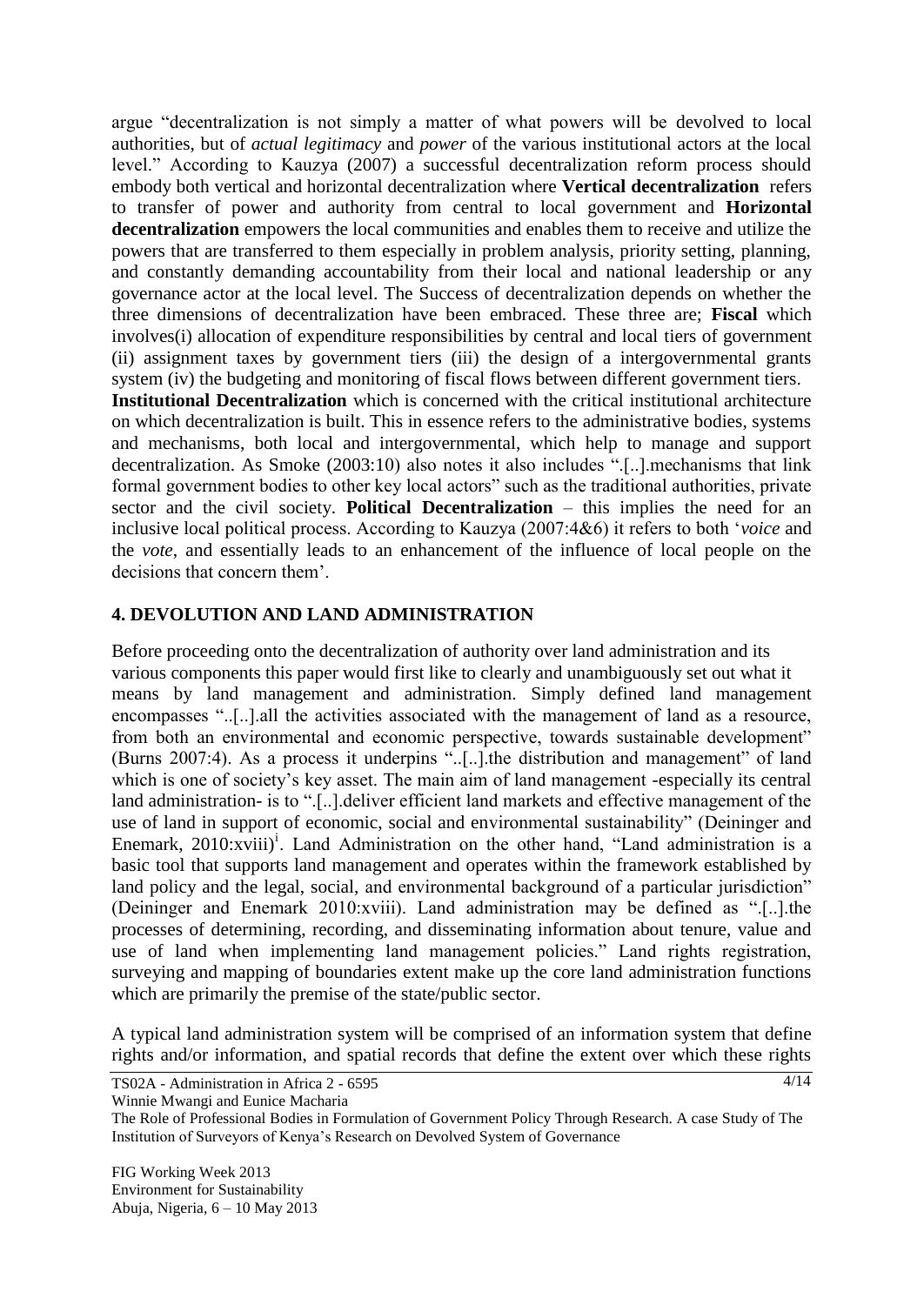and/or information can be exercised. It may include the following aspects;

- a) Management of public land
- b) Recording and registration of private rights in land
- c) Recording, registration and publicizing of the grants or transfers of those rights in land through e.g. sale, subdivision, consolidation
- d) Management of the fiscal aspects related to rights in land, including land tax, historical sales data, valuation for a range of purposes, including assessment of fees and taxes and compensation for state acquisition.
- e) Control of the use of land, including land use zoning and support for the development application/approval processes.

Thus as seen above, land administration is mainly a concern of the state, as it is the state that maintains the public infrastructure needed to support and protect a system of private, public and community property rights in land. The state organs may be inform of central government, local government or recognized community structures. Besides institutional framework, legal framework must also be put in place to support the devolved system of governance. In the case of Kenya, new land laws have been enacted which embody the spirit of devolving land administration and management services in the country. Amongst them are, The National Land Commission act 2012, The Land Act 2012, The Land registration Act 2012 and the Urban and Cities Act 2011. It is the view of this paper that, given a proper legal and institutional framework, it is possible to decentralize the land administration aspects identified above thus achieving greater efficiency in land administration.

### **5. THE CASE STUDY**

Narok County whose capital is Narok Town is one of the 47 delimitated counties in Kenya. Its located about two and a half hours drive to the south west of the City of Nairobi. Being in the South Rift Valley and North of Tanzania, it borders six counties, namely: Nakuru to the North; Bomet, Nyamira and Kisii to the North West; Kajiado to the South East; and Migori to the West. The county"s two main towns are Narok Town in the North and Kilgoris in the South (Trans-Mara Region).

**Figure 1:** Kenya Counties Map

TS02A - Administration in Africa 2 - 6595

The Role of Professional Bodies in Formulation of Government Policy Through Research. A case Study of The Institution of Surveyors of Kenya"s Research on Devolved System of Governance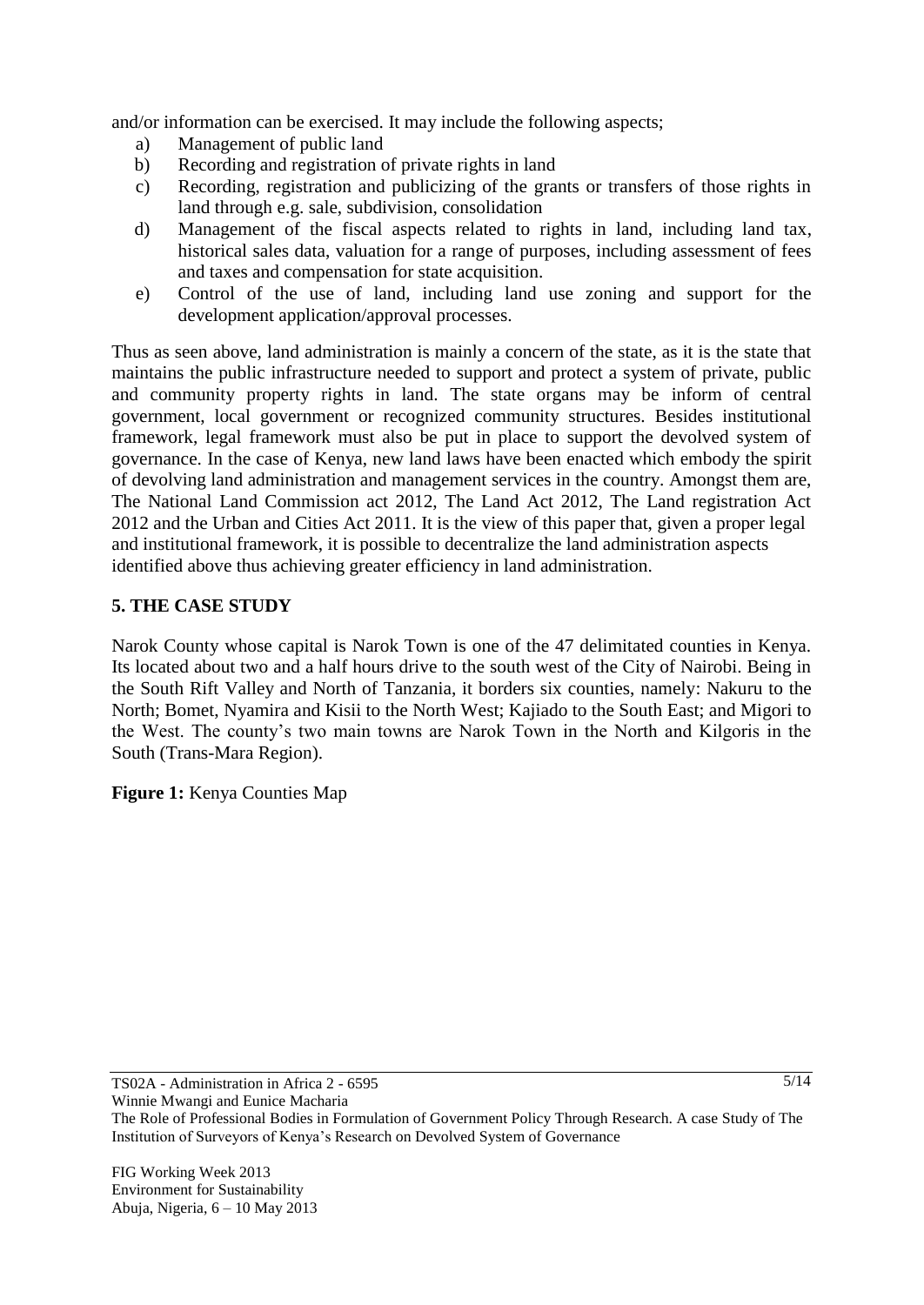

**Source:** www.mapsoftheworld.com

### **6. FINDINGS**

This section is primarily based on the focus group discussions held at Narok South District Commissioner office, researchers" observation and questionnaires administered to the various Narok land sector stakeholders. Through this data collection methods, the research team was able gather information on: the current land tenure situation in Narok county; land administration services sought for in the land offices at the County; the understanding of the envisaged decentralization by the County"s members; potential benefits of land administration services decentralization and potential challenges to the effective decentralization of land management and administration. Each of these aspects is covered in detail below.

#### **6.1 Situation Analysis of Types of Land Tenure in Narok County**

Land tenure types in Narok include: Community land -under the current legislative

TS02A - Administration in Africa 2 - 6595 Winnie Mwangi and Eunice Macharia The Role of Professional Bodies in Formulation of Government Policy Through Research. A case Study of The Institution of Surveyors of Kenya"s Research on Devolved System of Governance  $6/14$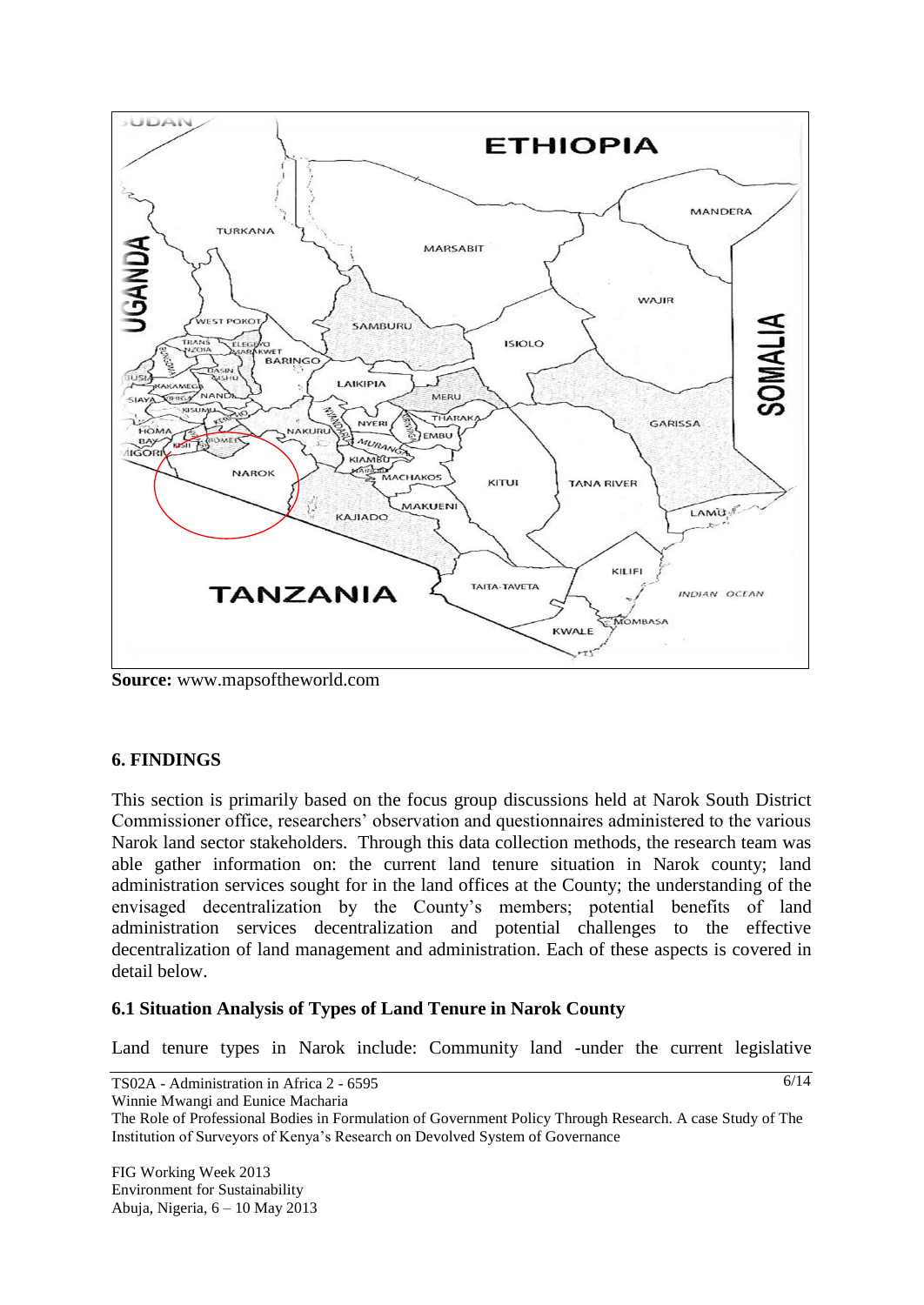framework includes registered group ranches-; private land; and trust land in areas where land has not been adjudicated. Group Ranches Management hold the land and manage it on behalf of the community members. Currently, there is a rush to dissolve the remaining group ranches, to give way for subdivision and private land title ownership.

## **6.2 Challenges Faced by the Emerging Land Tenure Evolution**

With the dissolution of group ranches, population increase and the rising demand for individual land tenure, a number of challenges to the emerging land tenure types are evident. These challenges as gathered from the field include: Resistance to the change in way of life and livelihood construction which are both primarily pastoral – nomadic; The change to individualization and agricultural crop production may restrict free movement. Increased human-animal conflict due to the increased land individualization and rising population growth amongst the pastoralists.; Secretive and incoherent sales of land following the notorious land subdivisions by local individual owners which may result in landlessness and poverty; and conflict over the imbalances in sharing group land, parcel sizes, position of parcels owned within the heterogeneous land uses. In addition, various families vary in terms of sizes/cycles and the preferences.

## **6.3 Land Administration Services Sought by the Community**

Information gathered from the local community interviewed and the discussions held at the district commissioner's office at Ololunga with various leaders and government officials, reveal the services that are sought at land offices to include:Dispute resolution over conflicts on title land ownership; Registration of titles and issuance with titles;Transfer of titles and lease /sale agreements; Land mutations and sub-divisions; Adjudication and ascertainment of boundaries and ownership of land;Cadastral maps (R.I.Ms etc.) for various needs; and payments of statutory/service fees: valuation, mutations, surveys and sub-divisions, searches

In access of, and delivery of the above identified land administration services, a number of challenges are encountered. These challenges are detailed in the following section.

### **6.4 Challenges to Land Administration Services**

The various respondents identified the following as the key challenges faced in land administration services acquisition and delivery:

- a) Lack of information on qualified land-sector professionals:
- b) Lack of information on land laws, processes and fees charged therein.
- c) Difficulty in accessing acquisition of survey maps which can only be done from land offices based in Nakuru and Nairobi which are too far from the people.
- d) Conservancies are leasing a lot of land thus blocking locals from pastures. The resultant is encroachment of the reserves and forests by herders.
- e) Lengthy, costly and tedious Lands Ministry disputes resolution mechanisms.
- f) Poor capacity and incompetence of local land boards" officials, Corruption and mismanagement: due to the fact that local land committees were not compensated for

TS02A - Administration in Africa 2 - 6595

Winnie Mwangi and Eunice Macharia

The Role of Professional Bodies in Formulation of Government Policy Through Research. A case Study of The Institution of Surveyors of Kenya"s Research on Devolved System of Governance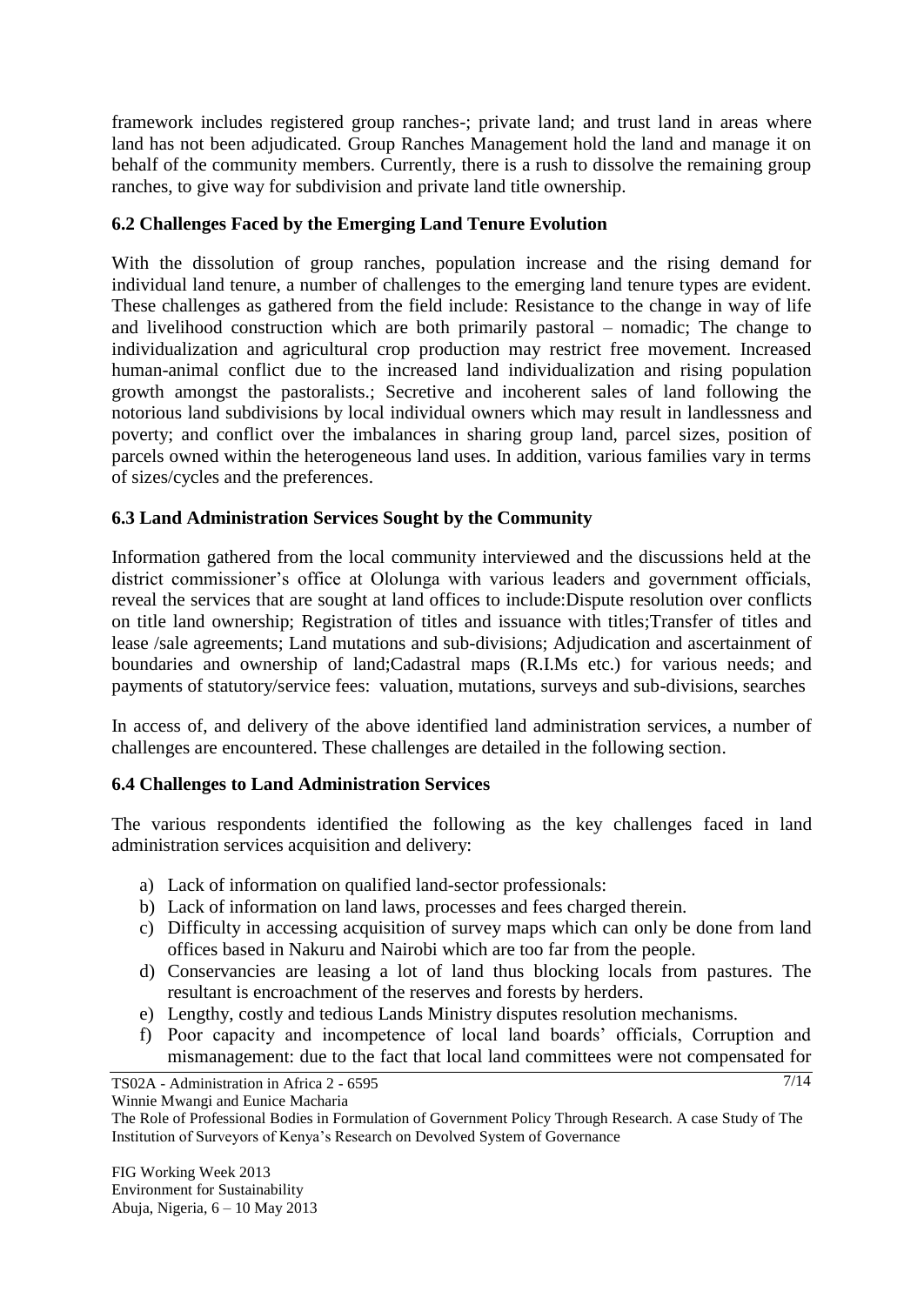their time it was claimed by respondents they are prone to corruption and mismanagement.

- g) Lack of Alternative Dispute Resolution mechanisms: this has resulted in parallel court suits, court injunctions and political.
- h) Narok County Community"s Understanding of Decentralization: The opinion of the people about what devolution meant to them was gathered from the locals who sought land services in the lands offices as well as from the forum held with provincial administration, group ranch members and officials and government officers.

To the respondents devolution is:

- a) information on land administration, the services, the relevant staff and the offices are brought close to the people;
- b) community are involved in the decision making with regard to management of the local land and land based resources, collection of revenue, planning and allocation of revenue
- c) community participation, representation and inclusion in the appointment of officers in the local land institutions.

When asked what they wanted devolved the locals identified the following services:

- a) Dispute resolution over conflicts on title land ownership.
- b) Registration of titles and issuance with titles
- c) Transfer of titles and lease /sale agreements
- d) Land mutations and sub-divisions services
- e) Adjudication and ascertainment of boundaries and ownership of land
- f) Cadastral maps (R.I.Ms etc.) production

### **6.6 Identified Benefits of Devolution of Land Administration Services**

From observation the respondents were quite enthusiastic about the idea of devolving land administration services. The following are the suggested benefits.

- a) Land services and related information will come close to the community.
- b) Access to information to the locals about land administration services and procedures will be enhanced
- c) Community representation, inclusion and participation in decision making will be entrenched.
- d) Cost and time savings when seeking services.
- e) Devolved local offices will most enhance downward accountability.

### **6.7 Possible Limitations of Created Devolved Units**

Even though the respondents were very enthusiastic about devolution they were also skeptical about:

a) the extent to which the autonomous devolved units and counties will exercise their powers,

 $8/14$ 

b) the capacity of the county governments to raise funds,

TS02A - Administration in Africa 2 - 6595

The Role of Professional Bodies in Formulation of Government Policy Through Research. A case Study of The Institution of Surveyors of Kenya"s Research on Devolved System of Governance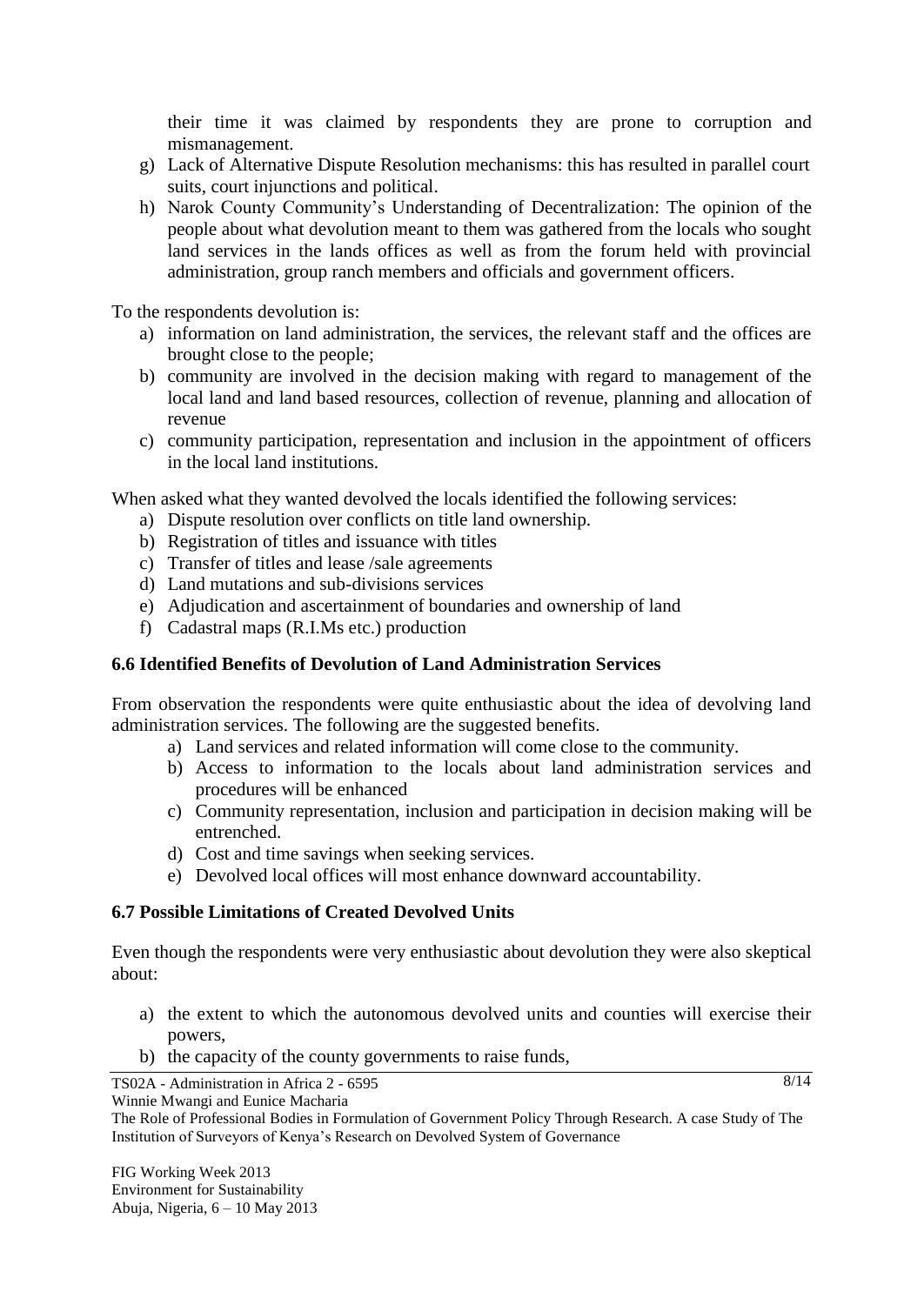- c) the capacity of the unit to carry out their roles,
- d) availability of competent and capable capacity to run the units and,
- e) the effective and efficient administration of the units especially given that for institutional memory some of the people in the current systems would be retained.
- f) Given the slow and conflict-prone constitution implementation process, the respondents were apprehensive about the pace and successful of implementation of the legislations relating to or associated with the devolution land administration services.
- g) The maintenance and the upholding of downward accountability given that most legislations and the practice has been one of upward accountability.

### **7. CONCLUSIONS AND RECOMMENDATIONS**

For the successful implementation of a decentralization policy, the research argued that there is need to include all the three dimensions of decentralization i.e. political, institutional and fiscal.

Highlighting the case of Narok County, the study argued that the county"s poor socioeconomic development has been as a result of the mismanagement of communal resources land included. An analysis using this study"s approach revealed that: devolution as the preferred form of decentralization; the need for empowering decentralized functions at the local level; the need for competent human capacity and appropriate funding; the preference for devolution to the local level and; the need to create democratic, locally accountable and specialized community land boards.

In conclusion, this study was of the view that for effective land administration decentralization, it is imperative that the envisaged institutionalization of land administration decentralization: be geared towards clear and non-conflicting, responsibilities and functions commensurate to the budget; enjoys political will, local legitimacy, financial independence and have decision making powers.

With the above foregoing the research came up with the following recommendations.

- a) All land boards to have representatives from diverse professionals and the community; however they must all meet a minimum level of requisite education.
- b) Land and Environmental Courts and land tribunals should be decentralized to the present divisional levels. Alternative dispute resolution mechanisms should be encouraged to handle land disputes /cases from village level
- c) Flow of information to be decentralized and members suggested that policy land issues affecting them including fees payable, list of professionals to be circulated and pinned at the location levels or through churches
- d) Rigorous civic education to educate communities of land issues and right way to access professional land services through various appropriate media. This is where professional bodies like ISK have to play a continuous role.
- e) Infrastructure and relevant human resource should put in place to ensure that maps

TS02A - Administration in Africa 2 - 6595

The Role of Professional Bodies in Formulation of Government Policy Through Research. A case Study of The Institution of Surveyors of Kenya"s Research on Devolved System of Governance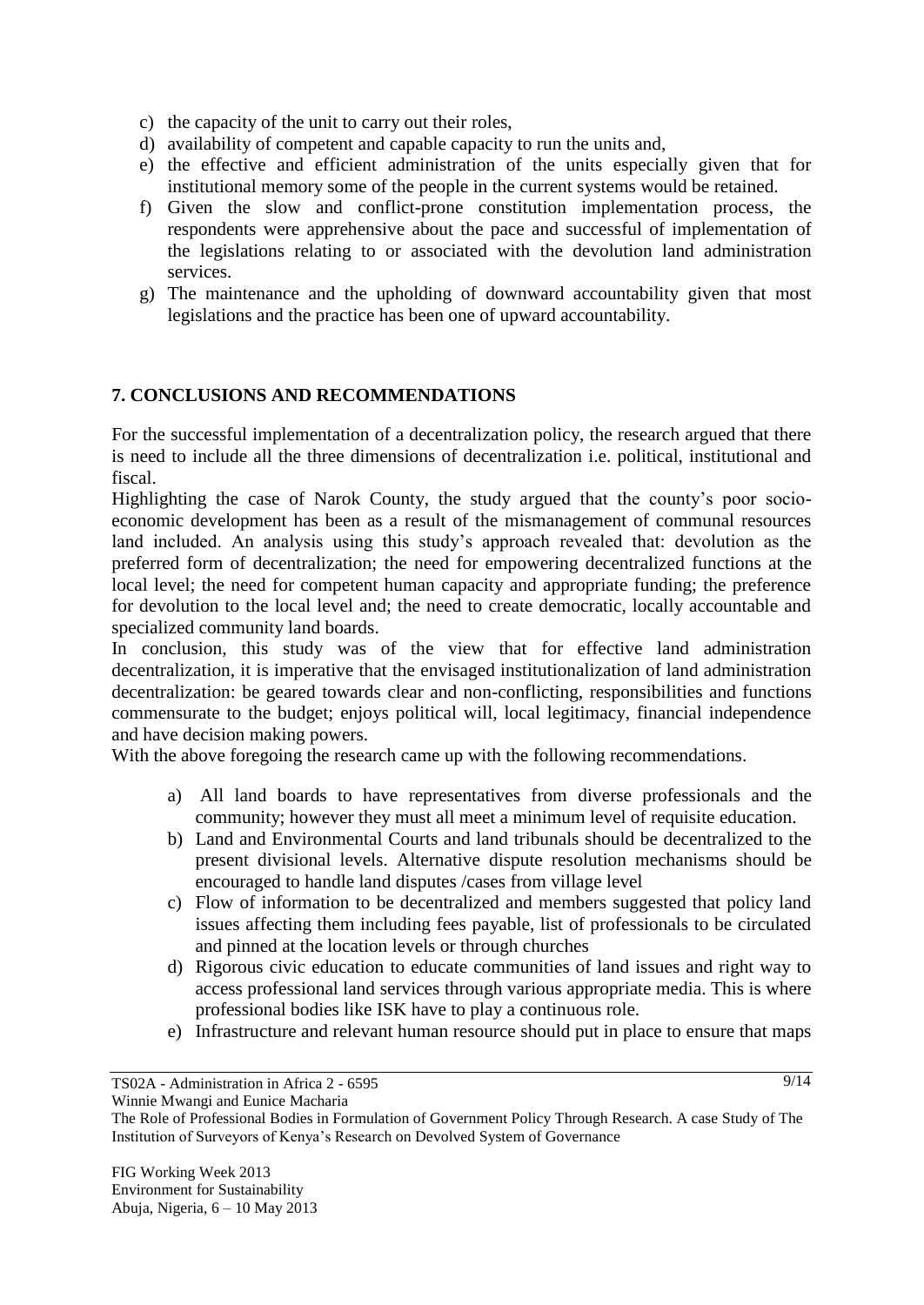acquisition are digitized and decentralized to location levels.

Besides the above specific recommendations, a relationship model was designed to guide how effective land administration can be achieved within a decentralized framework, incorporating all players and premised on the spirit of accountability. In coming up with its relationship model this research did not regurgitate the functions in the land legislations but found it more effective to come up with a graphical representation of decentralization relationships between the various land administration functions and the envisaged land management and administration institutions.

| <b>Land Administration</b><br>function                                                                                                                                                                                                                         | <b>National</b>                                         | <b>County</b><br>Government |                | <b>Commission</b> |                                                       |                | Local<br>Subject to                                                             |
|----------------------------------------------------------------------------------------------------------------------------------------------------------------------------------------------------------------------------------------------------------------|---------------------------------------------------------|-----------------------------|----------------|-------------------|-------------------------------------------------------|----------------|---------------------------------------------------------------------------------|
|                                                                                                                                                                                                                                                                | Government<br><b>Cabinet</b><br><b>Secretary</b>        | County<br>Land<br>boards    | Sub-<br>county | <b>NLC</b>        | County<br>offices                                     | Sub-<br>county | <b>Authol</b><br>$\overline{\text{NLC}}$ 's & the<br>county Govt's<br>agreement |
| Management of public<br>land                                                                                                                                                                                                                                   |                                                         |                             | (b)            |                   |                                                       |                |                                                                                 |
| Registration of rights<br>in private land                                                                                                                                                                                                                      |                                                         |                             |                |                   |                                                       |                |                                                                                 |
| Recording, registration<br>and publicizing of the<br>grants or transfers of<br>those rights in land<br>through<br>e.g.<br>sale,<br>subdivision,<br>consolidation                                                                                               | For private<br>lands                                    |                             |                |                   | For public land                                       |                |                                                                                 |
| Management of<br>the<br>fiscal aspects related to<br>rights<br>in<br>land,<br>including<br>land<br>tax,<br>historical sales<br>data,<br>valuation for a range of<br>purposes,<br>including<br>assessment of fees and<br>and<br>taxes<br>compensation for state | On management of<br>fiscal aspects of<br>private rights |                             |                |                   | On land<br>acquisition and<br>compensation<br>matters |                | On land rates<br>and valuation<br>rolls preparation                             |

TS02A - Administration in Africa 2 - 6595 Winnie Mwangi and Eunice Macharia

The Role of Professional Bodies in Formulation of Government Policy Through Research. A case Study of The

Institution of Surveyors of Kenya"s Research on Devolved System of Governance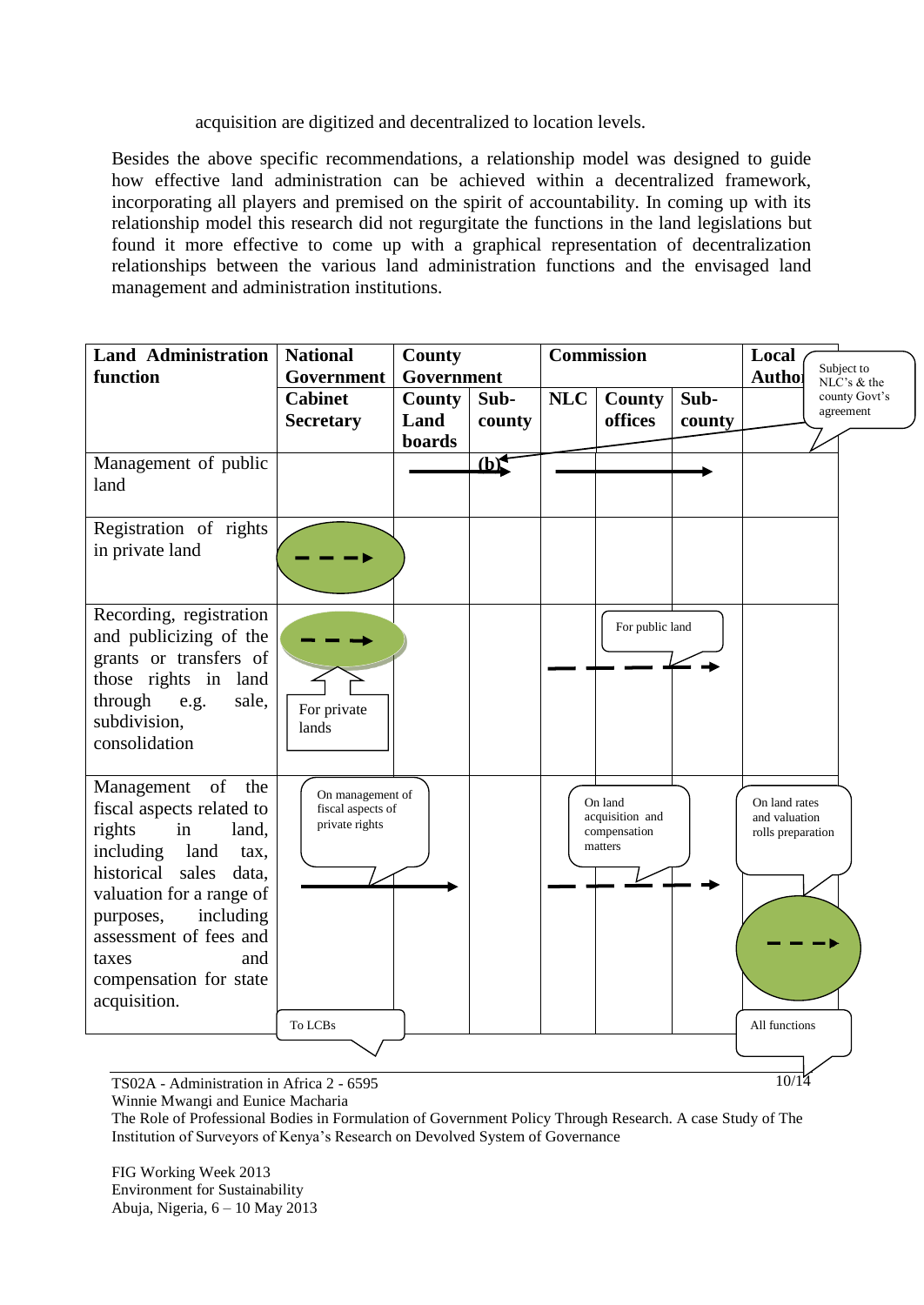

**Figure 2: Proposed Land Management/Administration Decentralization Model** 

Key:

 $\rightarrow$  Devolve;  $\rightarrow$   $\rightarrow$  Deconcentrate **Source:** ISK, 2012

### **REFERENCES**

Agrawal, A., and Ribot, J. (forthcoming) "Accountability in Decentralization: A Framework with South Asian and West African Cases", *Journal of Developing Areas*, 1-63

Ahmad, J., Shantayan, D., Khemani, S., and Shah, S., (2005) "Decentralization and Service Delivery" World Bank Policy Research Working Paper 3603, World Bank, Development Research Group, Washington, D.C.

Benjaminsen, T. A., and Lund C. (2003) "Formalisation and Informalisation of land and Water rights in Africa: An Introduction", in: T.A. Benjaminsen and C. Lund (eds.) Securing Land Rights in Africa, London, 1-10

Borras, Jr. S. M. and Franco, C. J., (2008) Land Policy and Governance: Gaps and Challenges in Policy Studies, OGC Policy Brief No. 1, Brasilia: UNDP International Poverty Centre

Bruce, J. W., and Knox, D. (2009) "Structures and Stratagems: Making Decentralization of Authority over Land in Africa Cost-Effective", *World Development*, 37, (8), 1360–1369

Burns, T. (2007) "Land Administration Reform: Indicators of Success and Future Challenges" World Agriculture and Rural Development Discussion Paper 37, World Bank, Development Research Group, Washington, D.C.

Deininger K., and Enemark, S. (2007) *Land Governance and the Millennium Development* Goals, in: K. Deininger, C. Augustinus, S. Enemark and P. Munro-Faure (eds.) *Innovations in Land Rights Recognition, Administration, and Governance*, Washington, The World Bank, pp. xiii-xxvi

TS02A - Administration in Africa 2 - 6595 11/14 Denzin K. N. and Lincoln S. Y. ((2000) *The Discipline and Practice of Qualitative Research*,

Winnie Mwangi and Eunice Macharia

The Role of Professional Bodies in Formulation of Government Policy Through Research. A case Study of The Institution of Surveyors of Kenya"s Research on Devolved System of Governance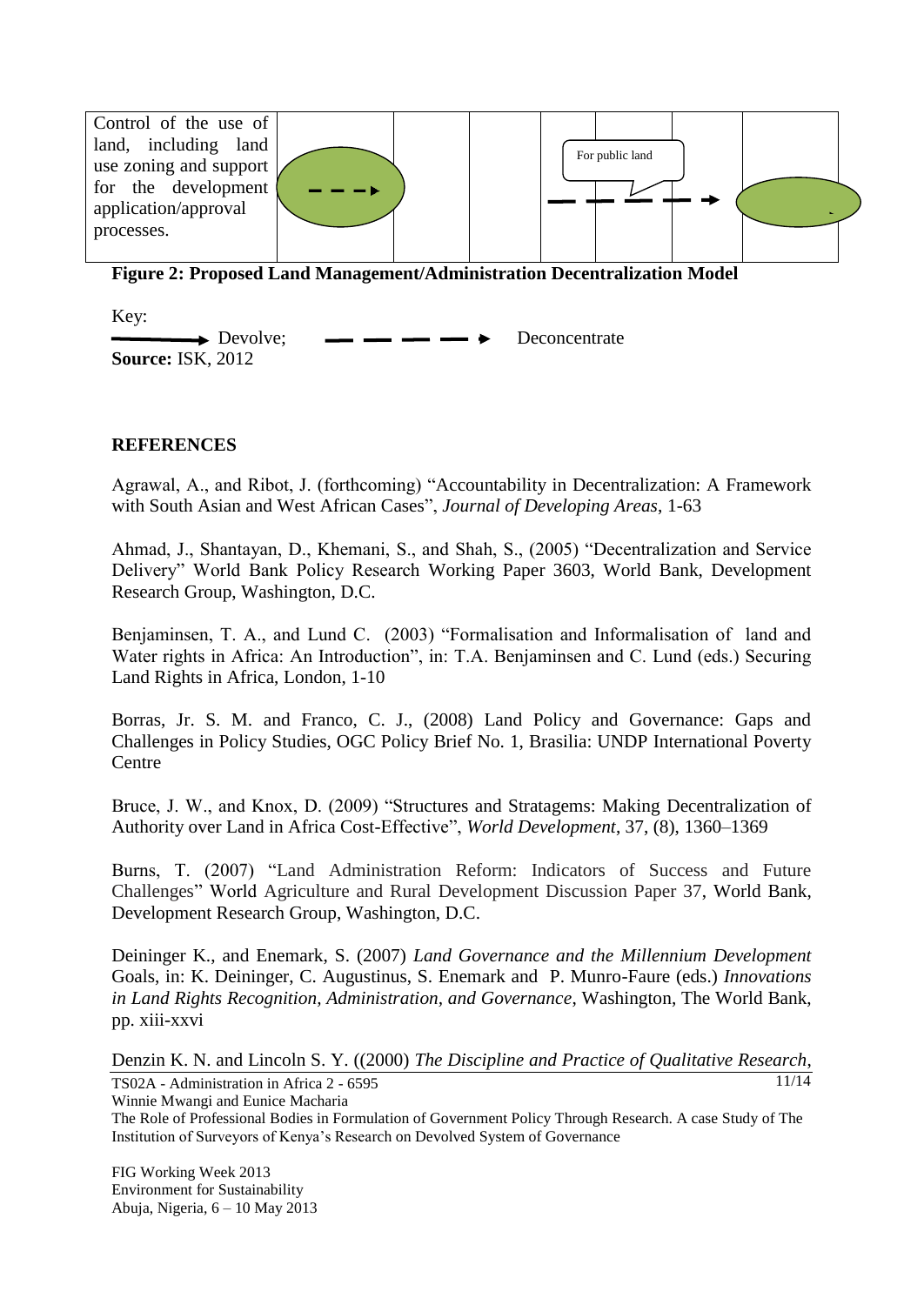in: N .K Denzin and Y.S. Lincoln (eds.) *Handbook of Qualitative Research*, 2<sup>nd</sup> edition, London, ITDG Publishing, pp. 1-28.

Gilbert N. (2005) *quality, quantity and the third way,* in: J. Holland and J. Campbell (eds.) *Methods in Development Research: Combining Quantitative and Qualitative Approaches*, Warwickshire U.K, ITDG Publishing, pp.141-147.

<http://www.fao.org/nr/tenure/land-tenure-journal/index.php/ltj/article/view/8/29> (last consulted in 4th January, 2012)

[http://www.mapsofworld.com/kenya/kenya-political-map.html#](http://www.mapsofworld.com/kenya/kenya-political-map.html) (last consulted 12<sup>th</sup> January 2012)

Indigenous Concerns Resource Center, 2009: The State of our Environment: A Report on the Environment Status of Narok.

Joireman, S. F. (2008) "The Mystery of Capital Formation in Sub-Saharan Africa: Women, Property Rights and Customary Law" *World Development* 36 (7), 1233–1246

Kauzya J. M.,"Political Decentralization in Africa: Experiences Of Uganda, Rwanda, and South Africa": (discussion paper for the United Nations Department of Economic and Social Affairs), New York

Laws S., Harper C. and Marcus R. (2003) *Research for Development: A practical guide*, London, Sage Publications

Mansuri, G. and Rao, V., (2003) "Community based and Driven Development: A Critical Review" World Bank Policy Research Working Paper 3209, World Bank, Development Research Group, Washington, D.C.

Marysse S.(2004) *"*Decentralization Issues in Post-Conflict Democratic Republic of the Congo (DRC) (preliminary draft)*"* Institute of Development Policy and Management Discussion paper 2004-2005, University of Antwerp, Antwerp

Narok District Vision and Mission: 2005-2015, 2006: consultations" workshop held on March 29-29 in Narok town, Narok district.

Peters, E. P. (2009) "Challenges in Land Tenure and Land Reform in Africa: Anthropological Contributions" *World Development* , 37, (8),1317–1325

Prud"homme R. (1995) "The dangers of decentralization", World Bank Research Observer 10(2): 201–220.

TS02A - Administration in Africa 2 - 6595

Winnie Mwangi and Eunice Macharia

The Role of Professional Bodies in Formulation of Government Policy Through Research. A case Study of The Institution of Surveyors of Kenya"s Research on Devolved System of Governance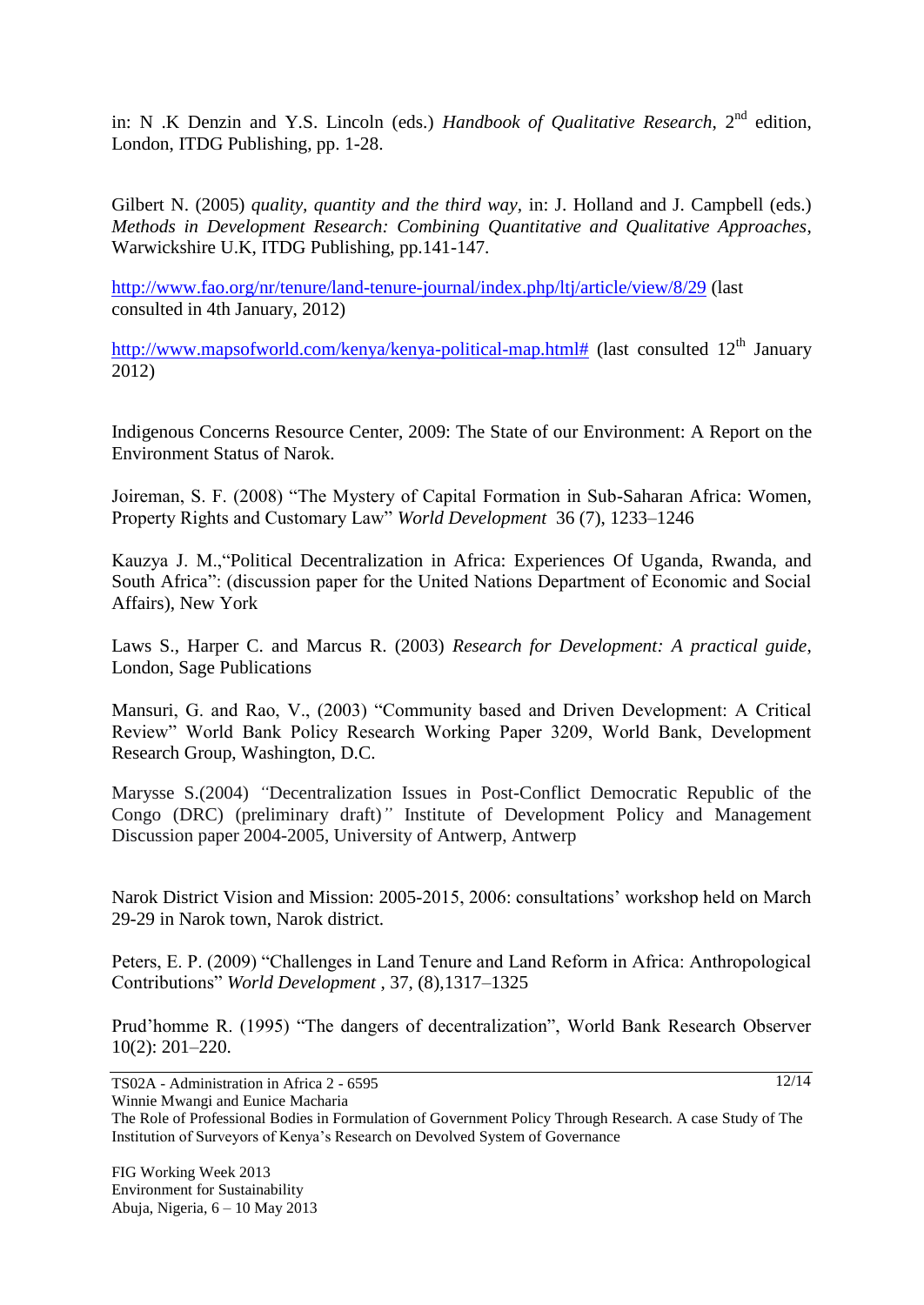Republic of Kenya (RoK), (2009) Sessional Paper No.3 of 2009 on National land Policy Nairobi, Government Printer Republic of Kenya, Constitution, Nairobi, Government Printer, 2010

Republic of Kenya, Environment and Land Court Act, Nairobi, Government Printer, 2011 Republic of Kenya, Kenya Transition to Devolved Government Bill, Nairobi, Government Printer, 2011

Republic of Kenya, Land Bill, Nairobi, Government Printer, 2011

Republic of Kenya, Land Registration Bill, Nairobi, Government Printer, 2011 Republic of Kenya, National Land Commission Bill, Nairobi, Government Printer, 2011

Republic of Kenya, Urban Areas and Cities Bill, Nairobi, Government Printer, 2011 Republic of Kenya, Vision 2030, Nairobi, Government Printer, 2007

Ribot, C. J. (2003) "Democratic Decentralisation of Natural Resources: Institutional Choice and Discretionary Power Transfers In Sub-Saharan Africa" *Public Administration Development*, 23, 53–65

Sikor, T. and Lund, C. (2009) "Access and Property: A Question of Power and Authority" *Development and Change* 40 (1): 1-22

Sikor, T., and Muller, D. (2009) "The Limits of State-Led Land Reform: An Introduction", *World Development* , 37 (8) 1307–1316.

Smoke P. (2003) Decentralization in Africa: Goals, dimensions, Myths and Challenges. Public Administration and Development 23: 7-16.

TS02A - Administration in Africa 2 - 6595

The Role of Professional Bodies in Formulation of Government Policy Through Research. A case Study of The Institution of Surveyors of Kenya"s Research on Devolved System of Governance